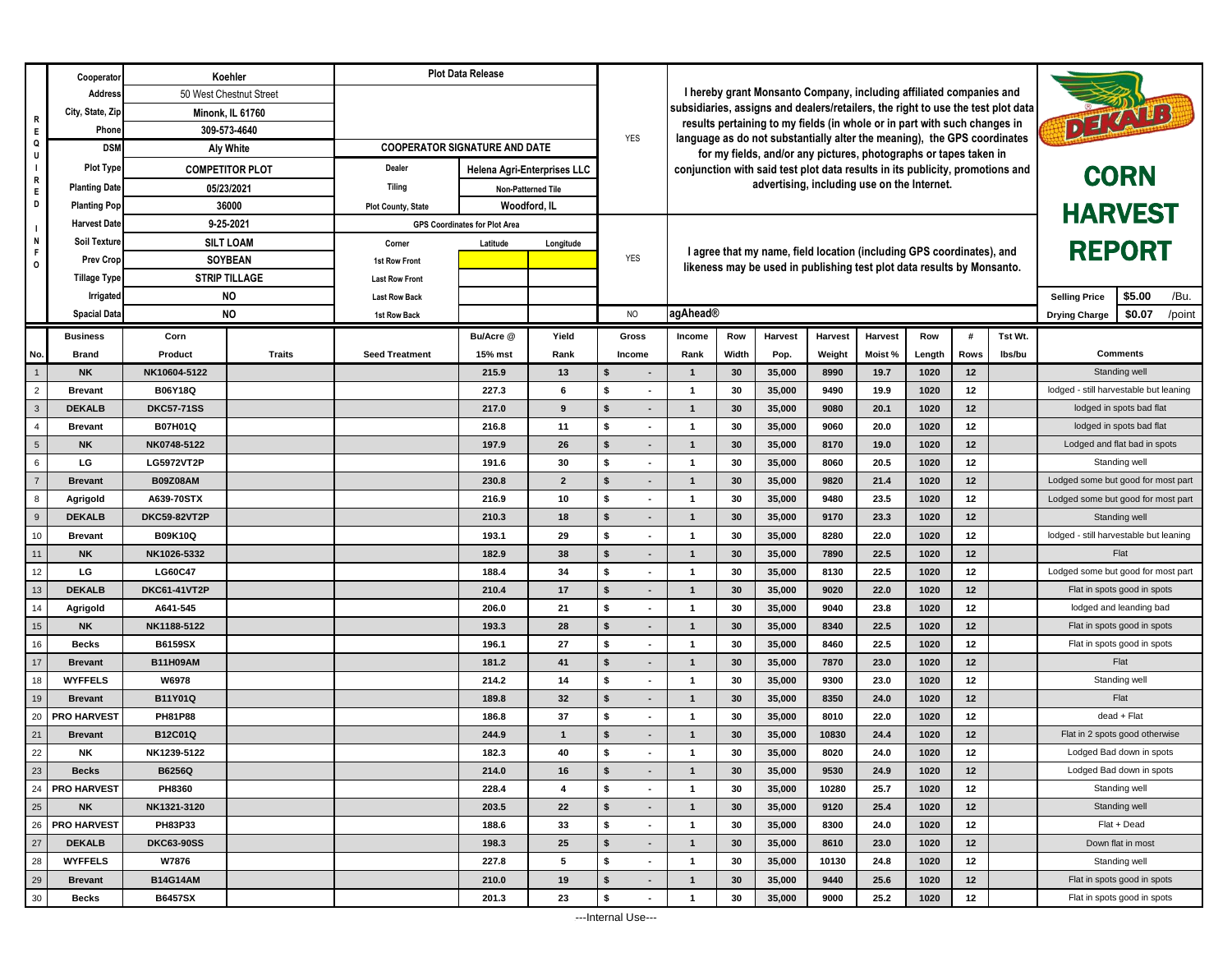|                                                                 | Cooperator                                  | Koehler<br>50 West Chestnut Street                                                                                                                                                  |                         | <b>Plot Data Release</b>             |                                                                                                                                                         |                |                                |                                                                                                                              |                                                                   |                                                                           |       |      |      |    |  |                             |                             |  |
|-----------------------------------------------------------------|---------------------------------------------|-------------------------------------------------------------------------------------------------------------------------------------------------------------------------------------|-------------------------|--------------------------------------|---------------------------------------------------------------------------------------------------------------------------------------------------------|----------------|--------------------------------|------------------------------------------------------------------------------------------------------------------------------|-------------------------------------------------------------------|---------------------------------------------------------------------------|-------|------|------|----|--|-----------------------------|-----------------------------|--|
|                                                                 | Address                                     |                                                                                                                                                                                     |                         |                                      | I hereby grant Monsanto Company, including affiliated companies and<br>subsidiaries, assigns and dealers/retailers, the right to use the test plot data |                |                                |                                                                                                                              |                                                                   |                                                                           |       |      |      |    |  |                             |                             |  |
| R                                                               | City, State, Zip                            |                                                                                                                                                                                     | <b>Minonk, IL 61760</b> |                                      |                                                                                                                                                         |                |                                |                                                                                                                              |                                                                   | results pertaining to my fields (in whole or in part with such changes in |       |      |      |    |  |                             | DEAVED                      |  |
| E<br>Q                                                          |                                             | 309-573-4640<br>Phone                                                                                                                                                               |                         |                                      |                                                                                                                                                         |                | YES                            |                                                                                                                              |                                                                   | language as do not substantially alter the meaning), the GPS coordinates  |       |      |      |    |  |                             |                             |  |
| U                                                               | <b>DSM</b>                                  | Aly White                                                                                                                                                                           |                         | <b>COOPERATOR SIGNATURE AND DATE</b> |                                                                                                                                                         |                |                                |                                                                                                                              | for my fields, and/or any pictures, photographs or tapes taken in |                                                                           |       |      |      |    |  |                             |                             |  |
| $\mathbf{I}$<br>R                                               | <b>Plot Type</b>                            |                                                                                                                                                                                     | <b>COMPETITOR PLOT</b>  | Dealer                               | Helena Agri-Enterprises LLC                                                                                                                             |                |                                | conjunction with said test plot data results in its publicity, promotions and<br>advertising, including use on the Internet. |                                                                   |                                                                           |       |      |      |    |  |                             | <b>CORN</b>                 |  |
| E.                                                              | <b>Planting Date</b>                        | 05/23/2021<br>36000<br>9-25-2021<br><b>Harvest Date</b><br>Soil Texture<br><b>SILT LOAM</b><br><b>SOYBEAN</b><br><b>Prev Crop</b><br><b>STRIP TILLAGE</b><br><b>NO</b><br>Irrigated |                         | <b>Tiling</b>                        | Non-Patterned Tile                                                                                                                                      |                |                                |                                                                                                                              |                                                                   |                                                                           |       |      |      |    |  |                             |                             |  |
| D                                                               | <b>Planting Pop</b>                         |                                                                                                                                                                                     |                         | <b>Plot County, State</b>            | Woodford, IL<br><b>GPS Coordinates for Plot Area</b>                                                                                                    |                |                                |                                                                                                                              |                                                                   |                                                                           |       |      |      |    |  |                             | <b>HARVEST</b>              |  |
| $\overline{1}$<br>N                                             |                                             |                                                                                                                                                                                     |                         |                                      | Longitude                                                                                                                                               |                |                                |                                                                                                                              |                                                                   |                                                                           |       |      |      |    |  |                             |                             |  |
| F.                                                              |                                             |                                                                                                                                                                                     |                         | Corner<br>1st Row Front              | Latitude                                                                                                                                                |                | YES                            | I agree that my name, field location (including GPS coordinates), and                                                        |                                                                   |                                                                           |       |      |      |    |  | <b>REPORT</b>               |                             |  |
| 0                                                               | <b>Tillage Type</b>                         |                                                                                                                                                                                     |                         | <b>Last Row Front</b>                |                                                                                                                                                         |                |                                |                                                                                                                              |                                                                   | likeness may be used in publishing test plot data results by Monsanto.    |       |      |      |    |  |                             |                             |  |
|                                                                 |                                             |                                                                                                                                                                                     |                         | <b>Last Row Back</b>                 |                                                                                                                                                         |                |                                |                                                                                                                              |                                                                   |                                                                           |       |      |      |    |  | <b>Selling Price</b>        | \$5.00<br>/Bu.              |  |
|                                                                 | <b>Spacial Data</b>                         |                                                                                                                                                                                     | <b>NO</b>               | 1st Row Back                         |                                                                                                                                                         |                | <b>NO</b>                      | agAhead®                                                                                                                     |                                                                   |                                                                           |       |      |      |    |  | <b>Drying Charge</b>        | \$0.07<br>/point            |  |
| 31                                                              | <b>NK</b>                                   | NK1460-5222                                                                                                                                                                         |                         |                                      | 188.4                                                                                                                                                   | 35             | \$                             | $\mathbf{1}$                                                                                                                 | 30                                                                | 35,000                                                                    | 8400  | 25.0 | 1020 | 12 |  |                             | Flat in spots good in spots |  |
| 32                                                              | NΚ                                          | NK11407                                                                                                                                                                             |                         |                                      | 187.4                                                                                                                                                   | 36             | \$                             | $\overline{1}$                                                                                                               | 30                                                                | 35,000                                                                    | 8550  | 26.7 | 1020 | 12 |  |                             | Flat                        |  |
| 33                                                              | Agrigold                                    | A6572                                                                                                                                                                               |                         |                                      | 191.4                                                                                                                                                   | 31             | \$<br>$\overline{\phantom{a}}$ | $\mathbf{1}$                                                                                                                 | 30                                                                | 35,000                                                                    | 8500  | 24.7 | 1020 | 12 |  | Flat                        |                             |  |
| 34                                                              | <b>DEKALB</b>                               | <b>DKC64-64SS</b>                                                                                                                                                                   |                         |                                      | 215.9                                                                                                                                                   | 12             | \$                             | $\mathbf{1}$                                                                                                                 | 30                                                                | 35,000                                                                    | 9600  | 24.8 | 1020 | 12 |  | Flat in spots good in spots |                             |  |
| 35                                                              | <b>NK</b>                                   | NK1523-3220                                                                                                                                                                         |                         |                                      | 214.1                                                                                                                                                   | 15             | \$                             | $\mathbf{1}$                                                                                                                 | 30                                                                | 35,000                                                                    | 9570  | 25.2 | 1020 | 12 |  | Flat                        |                             |  |
| 36                                                              | <b>DEKALB</b>                               | <b>DKC65-84SS</b>                                                                                                                                                                   |                         |                                      | 221.6                                                                                                                                                   | 8              | \$                             | $\overline{1}$                                                                                                               | 30                                                                | 35,000                                                                    | 9920  | 25.3 | 1020 | 12 |  | Flat in spots good in spots |                             |  |
| 37                                                              | LG                                          | LG5650                                                                                                                                                                              |                         |                                      | 226.1                                                                                                                                                   | $\overline{7}$ | \$                             | $\mathbf{1}$                                                                                                                 | 30                                                                | 35,000                                                                    | 10150 | 25.5 | 1020 | 12 |  | Flat in spots good in spots |                             |  |
| 38                                                              | NΚ                                          | NK1661-5222A                                                                                                                                                                        |                         |                                      | 228.6                                                                                                                                                   | $\mathbf{3}$   | \$                             | $\overline{1}$                                                                                                               | 30                                                                | 35,000                                                                    | 10300 | 25.8 | 1020 | 12 |  |                             | <b>Standing Well</b>        |  |
| 39                                                              | LG                                          | LG66C44                                                                                                                                                                             |                         |                                      | 182.4                                                                                                                                                   | 39             | s.                             | $\mathbf{1}$                                                                                                                 | 30                                                                | 35,000                                                                    | 8300  | 26.5 | 1020 | 12 |  | Leaning but harvesting nice |                             |  |
| 40                                                              | <b>Brevant</b>                              | <b>B15Y11AM</b>                                                                                                                                                                     |                         |                                      | 176.2                                                                                                                                                   | 42             | \$                             | $\overline{\mathbf{1}}$                                                                                                      | 30                                                                | 35,000                                                                    | 7950  | 25.9 | 1020 | 12 |  | Leaning but harvesting nice |                             |  |
| 41                                                              | <b>DEKALB</b>                               | <b>DKC67-37SS</b>                                                                                                                                                                   |                         |                                      | 207.5                                                                                                                                                   | 20             | $\mathbf{s}$                   | $\mathbf{1}$                                                                                                                 | 30                                                                | 35,000                                                                    | 9400  | 26.2 | 1020 | 12 |  | Standing well               |                             |  |
| 42                                                              | <b>WYFFELS</b>                              | W8936VT2P                                                                                                                                                                           |                         |                                      | 200.0                                                                                                                                                   | 24             | s.                             | $\overline{1}$                                                                                                               | 30                                                                | 35,000                                                                    | 9000  | 25.7 | 1020 | 12 |  | Standing well               |                             |  |
| 43<br>44                                                        |                                             |                                                                                                                                                                                     | #N/A                    |                                      |                                                                                                                                                         |                |                                |                                                                                                                              |                                                                   |                                                                           |       |      |      |    |  |                             |                             |  |
| 45                                                              |                                             |                                                                                                                                                                                     | #N/A                    |                                      |                                                                                                                                                         |                |                                |                                                                                                                              |                                                                   |                                                                           |       |      |      |    |  |                             |                             |  |
| 46                                                              |                                             |                                                                                                                                                                                     | #N/A                    |                                      |                                                                                                                                                         |                |                                |                                                                                                                              |                                                                   |                                                                           |       |      |      |    |  |                             |                             |  |
| 47                                                              |                                             |                                                                                                                                                                                     | #N/A                    |                                      |                                                                                                                                                         |                |                                |                                                                                                                              |                                                                   |                                                                           |       |      |      |    |  |                             |                             |  |
| 48                                                              |                                             |                                                                                                                                                                                     | #N/A                    |                                      |                                                                                                                                                         |                |                                |                                                                                                                              |                                                                   |                                                                           |       |      |      |    |  |                             |                             |  |
| 49                                                              |                                             |                                                                                                                                                                                     | #N/A                    |                                      |                                                                                                                                                         |                |                                |                                                                                                                              |                                                                   |                                                                           |       |      |      |    |  |                             |                             |  |
| 50                                                              |                                             |                                                                                                                                                                                     | #N/A                    |                                      |                                                                                                                                                         |                |                                |                                                                                                                              |                                                                   |                                                                           |       |      |      |    |  |                             |                             |  |
| 51                                                              |                                             |                                                                                                                                                                                     | #N/A                    |                                      |                                                                                                                                                         |                |                                |                                                                                                                              |                                                                   |                                                                           |       |      |      |    |  |                             |                             |  |
| 52                                                              |                                             |                                                                                                                                                                                     | #N/A                    |                                      |                                                                                                                                                         |                |                                |                                                                                                                              |                                                                   |                                                                           |       |      |      |    |  |                             |                             |  |
| 53                                                              |                                             |                                                                                                                                                                                     | #N/A                    |                                      |                                                                                                                                                         |                |                                |                                                                                                                              |                                                                   |                                                                           |       |      |      |    |  |                             |                             |  |
| 54                                                              |                                             |                                                                                                                                                                                     | #N/A                    |                                      |                                                                                                                                                         |                |                                |                                                                                                                              |                                                                   |                                                                           |       |      |      |    |  |                             |                             |  |
| 55                                                              |                                             |                                                                                                                                                                                     | #N/A                    |                                      |                                                                                                                                                         |                |                                |                                                                                                                              |                                                                   |                                                                           |       |      |      |    |  |                             |                             |  |
| 56                                                              |                                             |                                                                                                                                                                                     | #N/A                    |                                      |                                                                                                                                                         |                |                                |                                                                                                                              |                                                                   |                                                                           |       |      |      |    |  |                             |                             |  |
| 57                                                              |                                             |                                                                                                                                                                                     | #N/A                    |                                      |                                                                                                                                                         |                |                                |                                                                                                                              |                                                                   |                                                                           |       |      |      |    |  |                             |                             |  |
| 58<br>59                                                        |                                             |                                                                                                                                                                                     | #N/A<br>#N/A            |                                      |                                                                                                                                                         |                |                                |                                                                                                                              |                                                                   |                                                                           |       |      |      |    |  |                             |                             |  |
| 60                                                              |                                             |                                                                                                                                                                                     | #N/A                    |                                      |                                                                                                                                                         |                |                                |                                                                                                                              |                                                                   |                                                                           |       |      |      |    |  |                             |                             |  |
|                                                                 | <b>PLOT AVERAGE</b><br>204.9<br>0.0<br>23.6 |                                                                                                                                                                                     |                         |                                      |                                                                                                                                                         |                |                                |                                                                                                                              |                                                                   |                                                                           |       |      |      |    |  |                             |                             |  |
|                                                                 |                                             |                                                                                                                                                                                     |                         |                                      |                                                                                                                                                         |                |                                |                                                                                                                              |                                                                   |                                                                           |       |      |      |    |  |                             |                             |  |
| <b>Directions:</b><br><b>Location of Stakes</b><br>Internal Lie |                                             |                                                                                                                                                                                     |                         |                                      |                                                                                                                                                         |                |                                |                                                                                                                              |                                                                   |                                                                           |       |      |      |    |  |                             |                             |  |